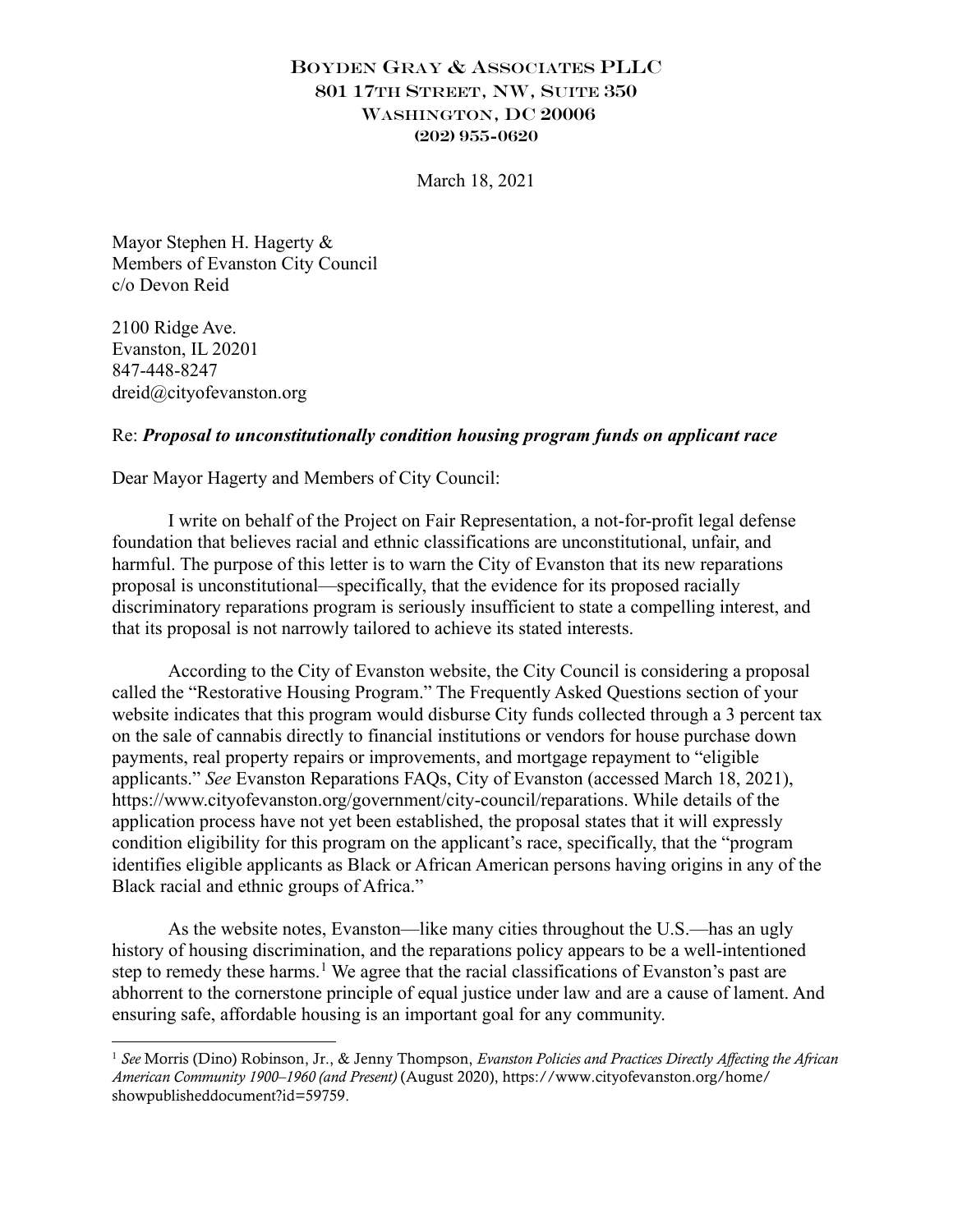Evanston City Council March 18, 2021 Page 2

The City's proposed Restorative Housing Program, however, is neither a wise nor a lawful means for achieving this goal. It provides benefits not on the basis of whether someone has suffered past discrimination, but solely on their skin color or national origin. Ironically, the City's approach would resurrect the very legal theories that were used to justify racial discrimination in the past and would perpetuate racial classifications in a way that is incompatible with the Fourteenth Amendment of the Constitution.

As four Supreme Court justices have written, the "way to stop discrimination on the basis of race is to stop discriminating on the basis of race." *Parents Involved in Cmty. Sch. v. Seattle Sch. Dist. No. 1*, 551 U.S. 701, 748 (2007) (opinion of Roberts, C.J.). If enacted as currently described, the Restorative Housing Program would unlawfully discriminate on the basis of race in violation of the Equal Protection Clause of the Fourteenth Amendment of the United States Constitution. The Fourteenth Amendment applies to political subdivisions like the City of Evanston, and it protects "any person" against denial of "the equal protection of the laws." U.S. Const. amend. XIV, § 1. Evanston's proposed "reparations" scheme violates this text and the principles it enshrines. As the Supreme Court has held, "[r]acial classifications are antithetical to the Fourteenth Amendment, whose 'central purpose' was 'to eliminate racial discrimination emanating from official sources in the States.'" *Shaw v. Hunt*, 517 U.S. 899, 907 (1996) (quoting *McLaughlin v. Florida*, 379 U.S. 184, 192 (1964)). "Distinctions between citizens solely because of their ancestry are by their very nature odious to a free people." *Rice v. Cayetano,* 528 U.S. 495, 517 (2000).

Consequently, "all racial classifications, imposed by whatever federal, state, or local governmental actor, must be analyzed by a reviewing court under strict scrutiny. In other words, such classifications are constitutional only if they are narrowly tailored measures that further compelling governmental interests." *Adarand Constructors, Inc. v. Peña*, 515 U.S. 200, 227 (1995). The Restorative Housing Program's race-based government classifications fail both parts of this test.

*First*, the City's proposal does not serve a compelling government interest. To date, the city does not appear to have supported its proposal with the kind of specific evidence necessary to justify the imposition of a new racially discriminatory policy. This is a significant requirement in the strict scrutiny analysis. As the Supreme Court has explained, the government must "identify [] discrimination, public or private, with some specificity," and establish a "strong basis in evidence to conclude that remedial action [is] necessary." *Shaw*, 517 U.S. at 909–10 (citations and quotation marks omitted). Significantly, a naked racial classification cannot depend on a history report about "'societal discrimination' which is an inadequate basis for race-conscious classifications." *City of Richmond v. J.A. Croson Co.*, 488 U.S. 469, 497 (1989).

The City's stated purpose for its race-based program is as follows: "Affordable housing and economic development were the top priorities identified . . . . The strongest case for reparations by the City of Evanston is in the area of housing, where there is sufficient evidence showing the City's part in housing discrimination as a result of early City zoning ordinances in place between 1919 and 1969, when the City banned housing discrimination." Evanston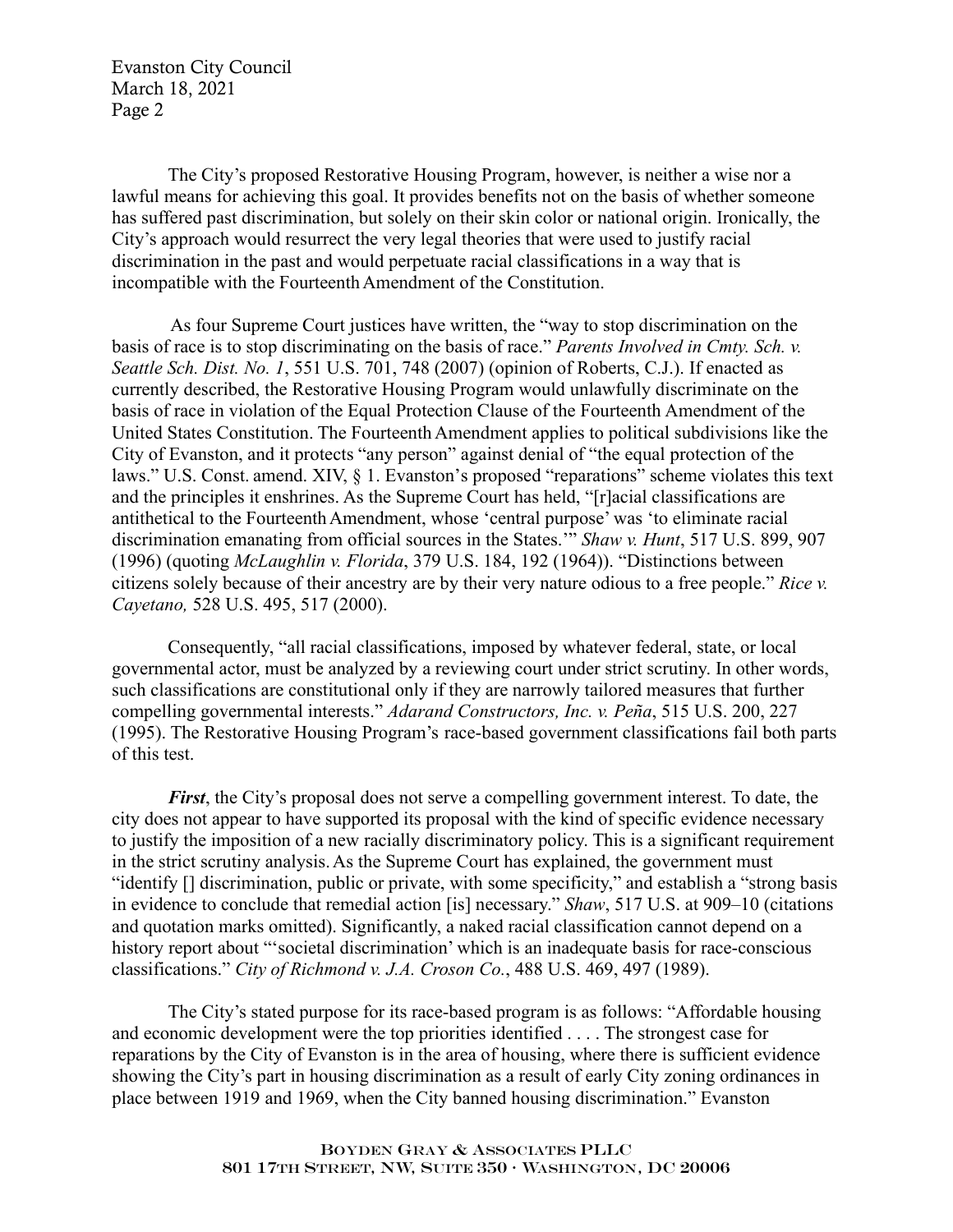Evanston City Council March 18, 2021 Page 3

Reparations FAQs, *supra*. The injustices visited on Black residents of Evanston were real and harmful, and the city was obviously right to end them. Thankfully, nothing in the draft report shows current or recent discrimination by the Evanston City Council. As the proposal notes, however, the City now does not believe that merely banning racial discrimination was enough, but it is entirely unclear from the report whether and to what extent current conditions are attributable to the lingering effects of this discrimination—which was outlawed more than fifty years ago.

This is a complicated factual issue that the City has given inadequate treatment thus far. Further, the City's draft report cites no evidence of current government-sponsored housing discrimination in Evanston. Indeed, the report even notes that as long ago as 1967, the Evanston City Council "passed an ordinance providing a penalty for real estate agents found practicing discrimination"; the report waves this non-discriminatory action aside as "largely seen as ineffective since it did not address the larger issues related to housing discrimination." Robinson & Thomspon, *supra* at 50. But this claim is unsupported. The best evidence provided by the City regarding *current* housing discrimination appears to be the report that 38 housing discrimination complaints were filed over a nine-year period, from 2003 to 2012. But only 28.8% of these filings even referenced race in general, and those that did didn't necessarily even complain of discrimination based on Black or African American status. The report references a nonprofit organization's statistics for school suspensions by race for 2018–19 and several news stories regarding policing policies, but draws no connection between these suggested forms of discrimination and housing. Robinson & Thomspon, *supra* at 34, 59–60.

This conclusory evidence is far too thin to support the drastic remedy of racial discrimination.

*Second*, the proposed remedy—a racially discriminatory grant funding process—is not narrowly tailored. To be narrowly tailored, the Supreme Court has "always expected that the legislative action would substantially address, if not achieve, the avowed purpose." *Shaw*, 517 U.S. at 915. Because the City cites only generalized past discrimination and inequities, there is no way to measure the avowed purpose of the program in those terms. But even on the broad terms of "affordable housing and economic development," there is no evidence that "down payment/closing cost assistance to purchase real property located within the City," "funds to repair, improve, or modernize real property located within the City," or "funds to pay down mortgage principal, interest, and/or late penalties for real property located within the City" would achieve the City Council's vague interests. Evanston Reparations FAQs, *supra*. The relief would likely also be over-inclusive as there is no requirement that an applicant have suffered personal ill effects traceable to housing discrimination. Making race the sole proxy for victimhood fosters racial resentment and cultural division and would be unwise policy even if it were legally permissible (which it is not).

More generally, the City of Evanston cites no evidence that the current panoply of federal and state fair housing laws and assistance programs are inadequate.